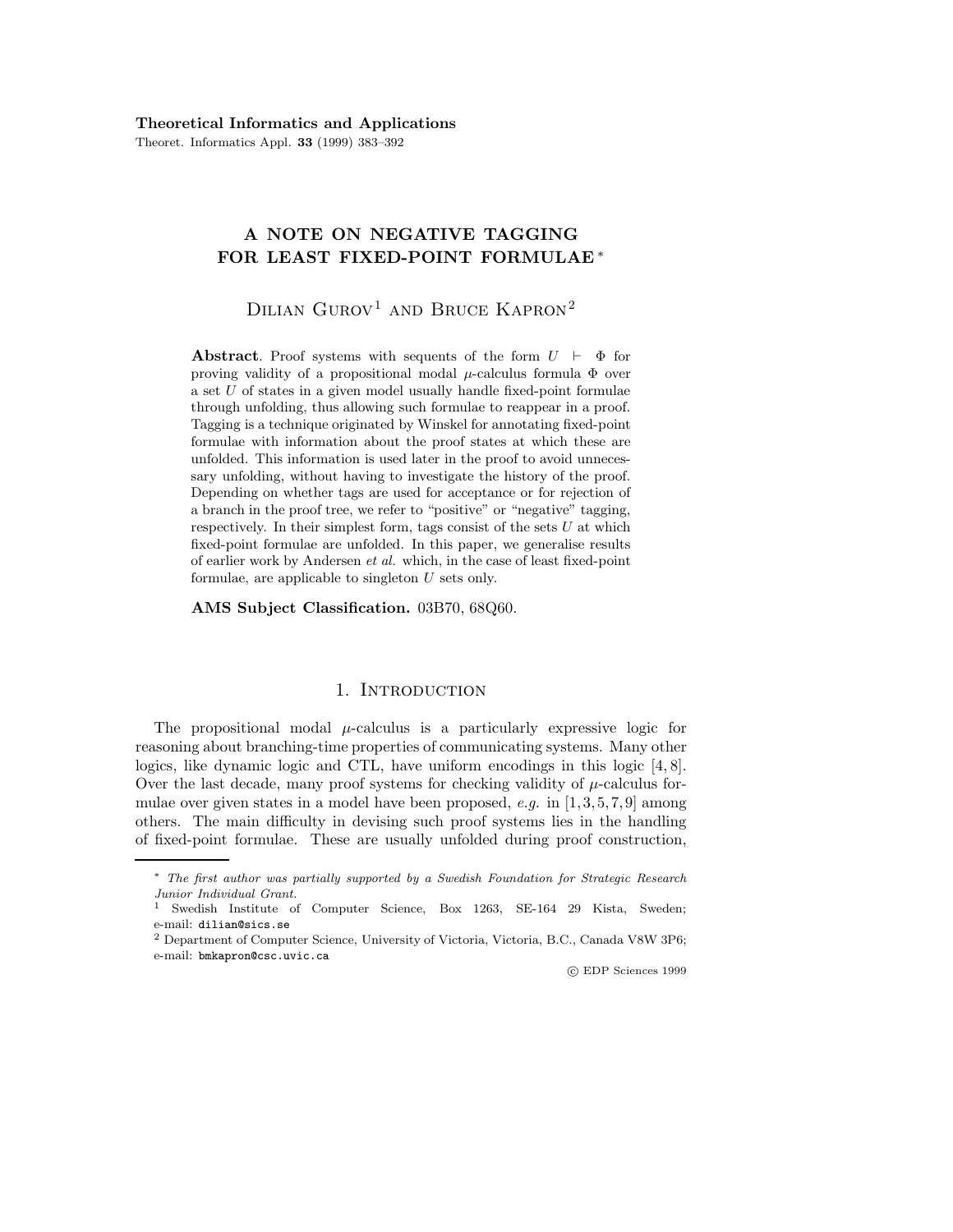thus allowing them to reappear in a proof. One therefore needs conditions for terminating the proof search process based on identifying certain "loops" in a proof. Important techniques for dealing with fixed-point formulae are the subformula condition of Streett and Emerson [10], the constants of Stirling and Walker [9], the tags of Winskel [11], and the ordinal variables of Dam *et al.* [6]. The tagging approach is appealing in that it allows all reasoning to be performed using local rules only, and also in that it has a simple semantic justification.

Of the two kinds of fixed-point formulae, the least fixed-point ones are more difficult to handle in general, usually requiring some sort of Noetherian induction over some well-founded set  $[1, 3, 7]$ . When model checking finite-state systems, however, it is sufficient to perform simple unfolding. In this case, inductive reasoning can reduce the size of a proof significantly, but makes proof search far more complicated. Even if no induction is employed, it still makes sense to record the states at which a least fixed-point formula has been unfolded, since this information can be used to reject a branch. For example, the proof system presented in [2] has a rule of the shape:

$$
(\mu) \frac{s + \Phi[\mu Z\{s, L\}.\Phi/Z]}{s + \mu Z\{L\}.\Phi} s \notin L
$$

which prevents least fixed-point formulae from being unfolded more than once at the same state. Such a rule can be justified semantically by defining tags  $L$  to denote sets of states, and by defining the denotation of tagged least fixed-point formulae as follows:

$$
\|\mu Z\{L\}.\Phi\|_{\mathcal{V}}\,\stackrel{\Delta}{\equiv}\, \mu X.\Big(\,\|\Phi\|_{\mathcal{V}[Z\mapsto X]}-L\Big).
$$

Rule  $(\mu)$  is sound and reversible due to the following equivalence, known as the Reduction lemma (Kozen [8], Winskel [11]):

$$
s \in \mu X.f(X) \equiv s \in f(\mu X.(f(X) - \{s\})) \tag{1}
$$

which holds for any monotone mapping  $f : \mathcal{O}(S) \to \mathcal{O}(S)$ . We refer to tagging used in this way as negative tagging, since tags are in some sense negative assumptions: we assume that the states in the tag do *not* belong to the denotation of the tagged least fixed-point formula.

Unfortunately, equivalence (1) holds only for single states, and not for sets of states in general [1]. Rule  $(\mu)$  would in general be unsound in a proof system with sequents of the shape  $U \vdash \mu Z \{L\}$ . $\Phi$  where U is a set of states, and where validity of sequents is understood as set inclusion.

In this paper, we investigate for what semantics of tags and tagged formulae, and for what relationship  $\bowtie$  between a set of states U and a tag L, one could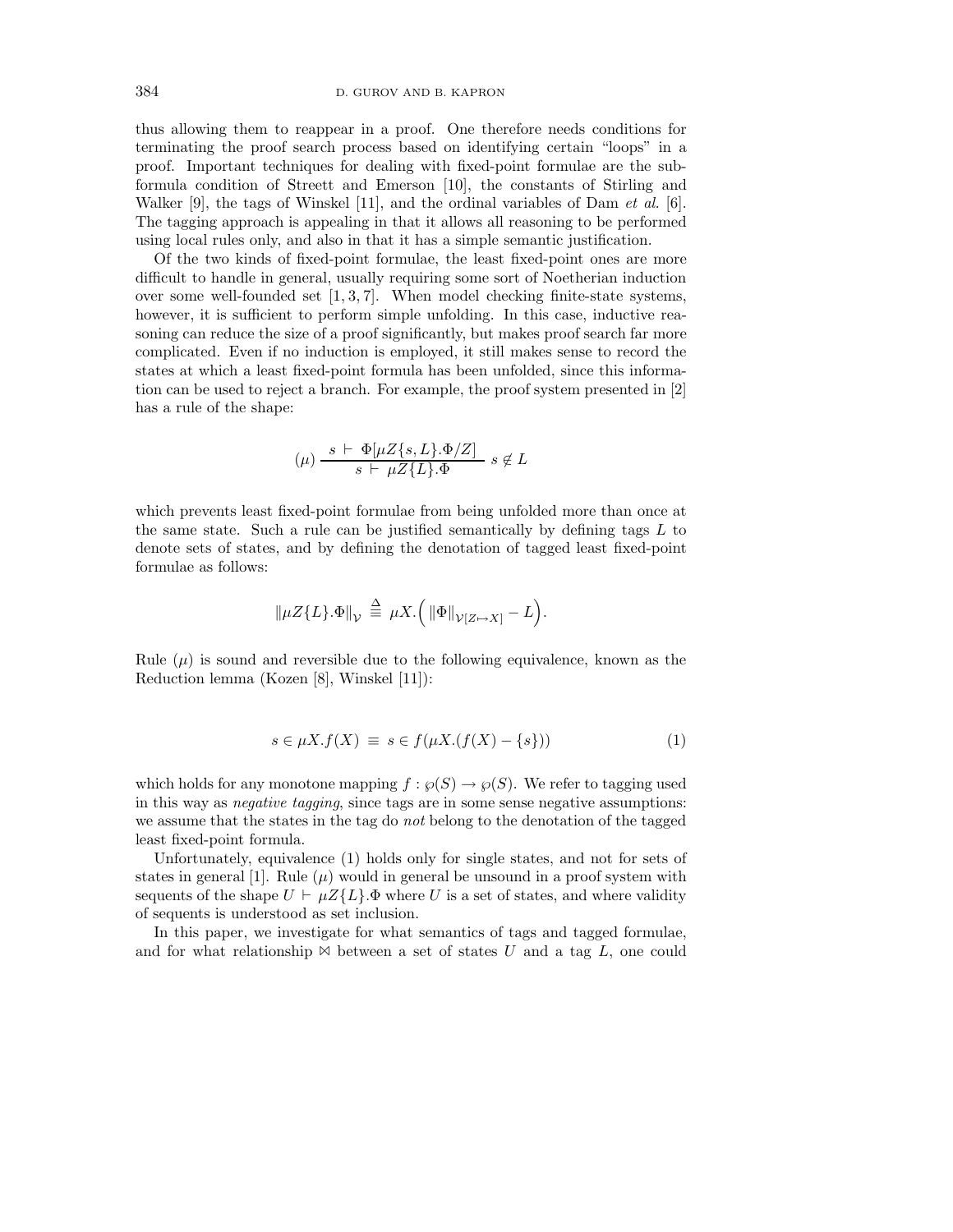justify a rule of the shape

$$
(\mu') \frac{U \vdash \Phi[\mu Z\{U, L\}.\Phi/Z]}{U \vdash \mu Z\{L\}.\Phi} U \bowtie L.
$$

The paper is organised as follows. First, we present the syntax and semantics of the propositional modal  $\mu$ -calculus. In the following section we motivate a way of tagging least fixed-point formulae, and propose a suitable semantics for tagged least fixed-point formulae, giving rise to a sound and reversible inference rule. Section 4 presents a proof system in which this proof rule fits naturally. Finally, some conclusions are drawn in the last section.

## 2. PROPOSITIONAL MODAL  $\mu$ -CALCULUS

This section presents briefly the usual notions and notation for the modal  $\mu$ -calculus used in the sequel.

#### 2.1. Syntax

Formulae  $\Phi$  of the logic are generated by the grammar:

$$
\Phi \ ::= \ Z \ | \ \Phi \wedge \Phi \ | \ \Phi \vee \Phi \ | \ [a] \Phi \ | \ \langle a \rangle \Phi \ | \ \nu Z. \Phi \ | \ \mu Z. \Phi
$$

where  $Z$  ranges over a set of propositional variables, and  $a$  ranges over a non-empty set  $\mathcal L$  of labels.

#### 2.2. Semantics

Modal  $\mu$ -calculus formulae are usually interpreted as sets of states in transition systems.

**Definition 2.1** (Transition System). A transition system is a pair  $T = (\mathcal{S}, \{\frac{a}{\longrightarrow}\})$  $| a \in \mathcal{L} \}$ ) where S is a non-empty set of states,  $\mathcal{L}$  is a non-empty set of labels, and for each  $a \in \mathcal{L}, \stackrel{a}{\longrightarrow} \subseteq \mathcal{S} \times \mathcal{S}.$ 

**Definition 2.2** (Model). A model for a (possibly open) modal  $\mu$ -calculus formula is a pair  $\mathcal{M} = (\mathcal{T}, \mathcal{V})$ , where T is a transition system, and V is a valuation taking propositional variables to subsets of states of  $\mathcal T$ .

The semantics of a modal  $\mu$ -calculus formula  $\Phi$  in a model  $\mathcal{M} = (\mathcal{T}, \mathcal{V})$  is given by its denotation  $\|\Phi\|_{\mathcal{V}}^{\mathcal{T}}$  (we shall sometimes omit the superscript).

**Definition 2.3** (Denotation). The *denotation*  $\|\Phi\|_{\mathcal{V}}^{\mathcal{T}}$  of a modal  $\mu$ -calculus formula  $\Phi$  is defined inductively as follows: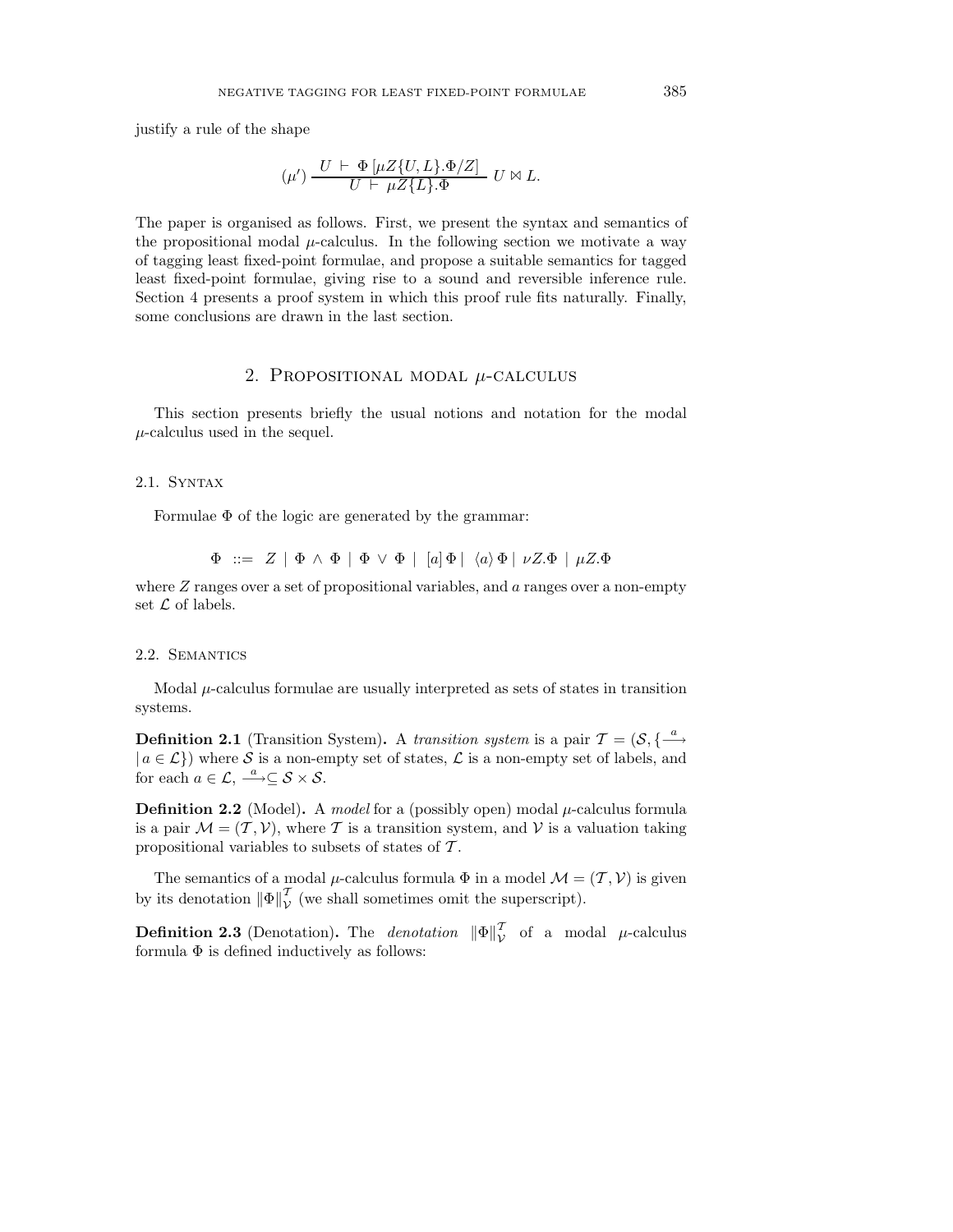$$
\begin{array}{rcl}\n\|Z\|_{\mathcal{V}}^{\mathcal{T}} & \triangleq & \mathcal{V}(Z) \\
\|\Phi_1 \wedge \Phi_2\|_{\mathcal{V}}^{\mathcal{T}} & \triangleq & \|\Phi_1\|_{\mathcal{V}}^{\mathcal{T}} \cap \|\Phi_2\|_{\mathcal{V}}^{\mathcal{T}} \\
\|\Phi_1 \vee \Phi_2\|_{\mathcal{V}}^{\mathcal{T}} & \triangleq & \|\Phi_1\|_{\mathcal{V}}^{\mathcal{T}} \cup \|\Phi_2\|_{\mathcal{V}}^{\mathcal{T}} \\
\| [a] \Phi \|_{\mathcal{V}}^{\mathcal{T}} & \triangleq & \| [a] \|_{\mathcal{V}}^{\mathcal{T}} \parallel \Phi \|_{\mathcal{V}}^{\mathcal{T}} \\
\|\langle a \rangle \Phi \|_{\mathcal{V}}^{\mathcal{T}} & \triangleq & \| \langle a \rangle \|_{\mathcal{T}}^{\mathcal{T}} \parallel \Phi \|_{\mathcal{V}}^{\mathcal{T}} \\
\|\nu Z.\Phi \|_{\mathcal{V}}^{\mathcal{T}} & \triangleq & \nu X. \parallel \Phi \|_{\mathcal{V}(Z \mapsto X)}^{\mathcal{T}} \\
\|\mu Z.\Phi \|_{\mathcal{V}}^{\mathcal{T}} & \triangleq & \mu X. \parallel \Phi \|_{\mathcal{V}(Z \mapsto X)}^{\mathcal{T}}\n\end{array}
$$

where we refer to the predicate transformers

$$
\begin{array}{rcl}\n\left\| [a] \right\|^T & \triangleq & \lambda X. \{ s \in \mathcal{S} \mid \forall s': s \stackrel{a}{\longrightarrow} s'. s' \in X \} \\
\left\| \langle a \rangle \right\|^T & \triangleq & \lambda X. \{ s \in \mathcal{S} \mid \exists s': s \stackrel{a}{\longrightarrow} s'. s' \in X \}.\n\end{array}
$$

This definition uses the fact that the logic is in positive form, and hence the predicate transformers  $\lambda X$ .  $\|\Phi\|_{\mathcal{V}[Z\mapsto X]}^{\mathcal{T}}$  are monotone w.r.t. set inclusion and are guaranteed to have greatest and least fixed points, denoted  $\nu X$ .  $\|\Phi\|_{\mathcal{V}[Z\mapsto X]}^{\mathcal{T}}$  and  $\mu X$ .  $\|\Phi\|_{\mathcal{V}[Z\mapsto X]}^{\mathcal{T}}$ , respectively.

We shall also need the notion of Knaster-Tarski fixed-point approximants of monotone mappings over  $\wp(\mathcal{S})$ .

**Definition 2.4** (Fixed-Point Approximants). Let  $f : \wp(S) \to \wp(S)$  be monotone, let Ord denote the class of all ordinals, and let  $\gamma$  and  $\lambda$  range over ordinals and limit ordinals, respectively. Fixed-point approximants are defined inductively as follows:

$$
\mu^0 f \stackrel{\Delta}{=} \emptyset \qquad \nu^0 f \stackrel{\Delta}{=} S
$$
\n
$$
\mu^{\gamma+1} f \stackrel{\Delta}{=} f(\mu^{\gamma} f) \qquad \nu^{\gamma+1} f \stackrel{\Delta}{=} f(\nu^{\gamma} f)
$$
\n
$$
\mu^{\lambda} f \stackrel{\Delta}{=} \bigcup_{\gamma < \lambda} \mu^{\gamma} f \qquad \nu^{\lambda} f \stackrel{\Delta}{=} \bigcap_{\gamma < \lambda} \nu^{\gamma} f.
$$

### 3. Negative tagging for sets of states

Let us start by analysing why it is that the equivalence (1) fails for sets of states. If we adopt the notation  $\mu X\{U\}$ .  $f(X)$  for  $\mu X$ . ( $f(X) - U$ ), this equivalence could be rewritten as:

$$
s \in \mu X.f(X) \equiv s \in f(\mu X\{s\}.f(X)).
$$

Consider the following LTS:

$$
s_3 \stackrel{a}{\longrightarrow} s_2 \stackrel{a}{\longrightarrow} s_1 \stackrel{a}{\longrightarrow} s_0
$$

and the formula  $\mu Z$ . [a] Z, the denotation of which is the least fixed-point  $\mu f$  of the state transformer  $f \triangleq \lambda X$ .  $\|[a]\| X$ . We have  $\mu X\{s_2\}$ .  $f(X) = \{s_0, s_1\}$  and hence  $f(\mu X\{s_2\}.f(X)) = f(\{s_0, s_1\}) = \{s_0, s_1, s_2\}$  includes  $s_2$ . In terms of fixed-point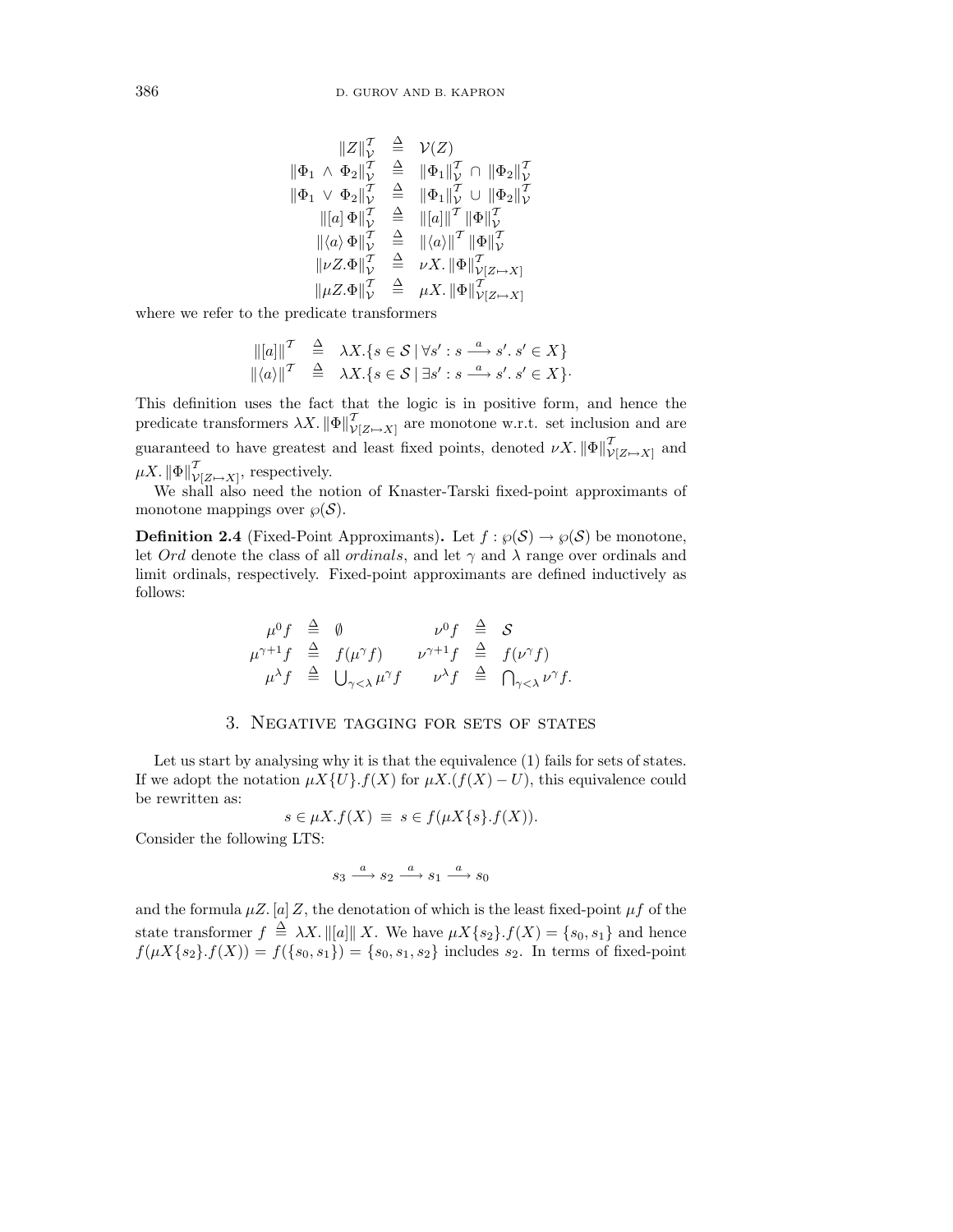approximants,  $\mu X\{s\}.f(X)$  contains  $\mu^{\alpha} f$  for the greatest ordinal  $\alpha$  such that  $\mu^{\alpha} f$ does not include s, since this is the first point in the iterative construction of the fixed-point where s comes into play<sup>1</sup>. In this example  $\alpha$  equals two. Since f is monotone,  $s \in \mu f$  implies:

$$
s \in \mu^{\alpha+1} f = f(\mu^{\alpha} f) \subseteq f(\mu X \{s\}.f(X))
$$

and therefore  $s \in f(\mu X\{s\}.f(X))$ . This is exactly the point where we cannot extend this reasoning to an arbitrary set of states U: if  $\alpha$  is the greatest ordinal<sup>2</sup> for which  $\mu^{\alpha} f$  does not intersect U, then  $U \subseteq \mu^{\alpha+1} f$  is guaranteed only when U is a singleton set. For example, for  $U = \{s_1, s_2\}$  we have  $\mu X \{U\}$ .  $f(X) = \{s_0\}$ and hence  $f(\mu X \{U\}, f(X)) = \{s_0, s_1\}$  which includes  $s_1$  but does not include  $s_2$ . On the other hand, the following observation can be made: a relationship of the shape

$$
U \subseteq \mu^{\alpha+1}f = f(\mu^{\alpha}f) \subseteq f(\mu X\{U\}.f(X))
$$

would still hold if we redefined:

- $\alpha$  to be the greatest ordinal (if there is such) so that  $\mu^{\alpha} f$  does not contain (rather than "does not intersect") U. Then  $U \subseteq \mu^{\alpha+1}$ .
- Tags to be sets of states  $U$  denoting not themselves, but rather those elements of U only which are not in  $\mu^{\alpha} f$ . Then  $\mu^{\alpha} f \subseteq \mu X \{U\}$ .  $f(X)$  and therefore  $f(\mu^{\alpha} f) \subseteq f(\mu X\{U\}.f(X)).$

We now proceed to formalise the above intuitive ideas. Let  $S$  be a set (of states), and let  $f : \wp(S) \to \wp(S)$  be monotone.

**Definition 3.1.** Let  $U \subseteq \mathcal{S}$  be a set of states. The *closure ordinal co<sub>f</sub>U* and closure elements  $ce_fU$  of U w.r.t. f are defined as follows:

 $co_f U \stackrel{\Delta}{=}$  the least ordinal  $\alpha$  such that  $U \cap \mu f \subseteq \mu^{\alpha} f$  $ce_fU \triangleq U - \bigcup_{\beta < cofU} \mu^{\beta} f.$ 

**Note 3.2.**  $\mu^{co_f U} f$  can be partitioned into  $ce_f U \cap \mu f$  and  $\bigcup_{\beta < co_f U} \mu^{\beta} f$ , the latter set being equal to  $\mu^{\alpha} f$  whenever  $\omega_f U$  is the successor ordinal of  $\alpha$ .

**Proposition 3.3.** Let  $U \subseteq S$  be a set of states. Then:

(i)  $(U \cap \mu f) \subseteq \mu^{co_f U} f$ . (ii) ce<sub>f</sub> $U \cap \mu f \neq \emptyset$  if and only if co<sub>f</sub> $U$  is a successor ordinal. (iii) If U is finite, then  $\cos U$  is not a limit ordinal. (iv) If  $s \in \mathcal{S}$ , then  $ce_f\{s\} = \{s\}.$ 

Proof. These properties are established as follows.

<sup>(</sup>i) Follows directly from the definition of  $\omega_f U$ .

<sup>&</sup>lt;sup>1</sup>Or alternatively,  $\alpha + 1$  is the least ordinal such that  $\mu^{\alpha+1} f$  includes s.

<sup>&</sup>lt;sup>2</sup>It should also be noted here, that such a greatest ordinal is guaranteed to exist only when  $U$  is finite.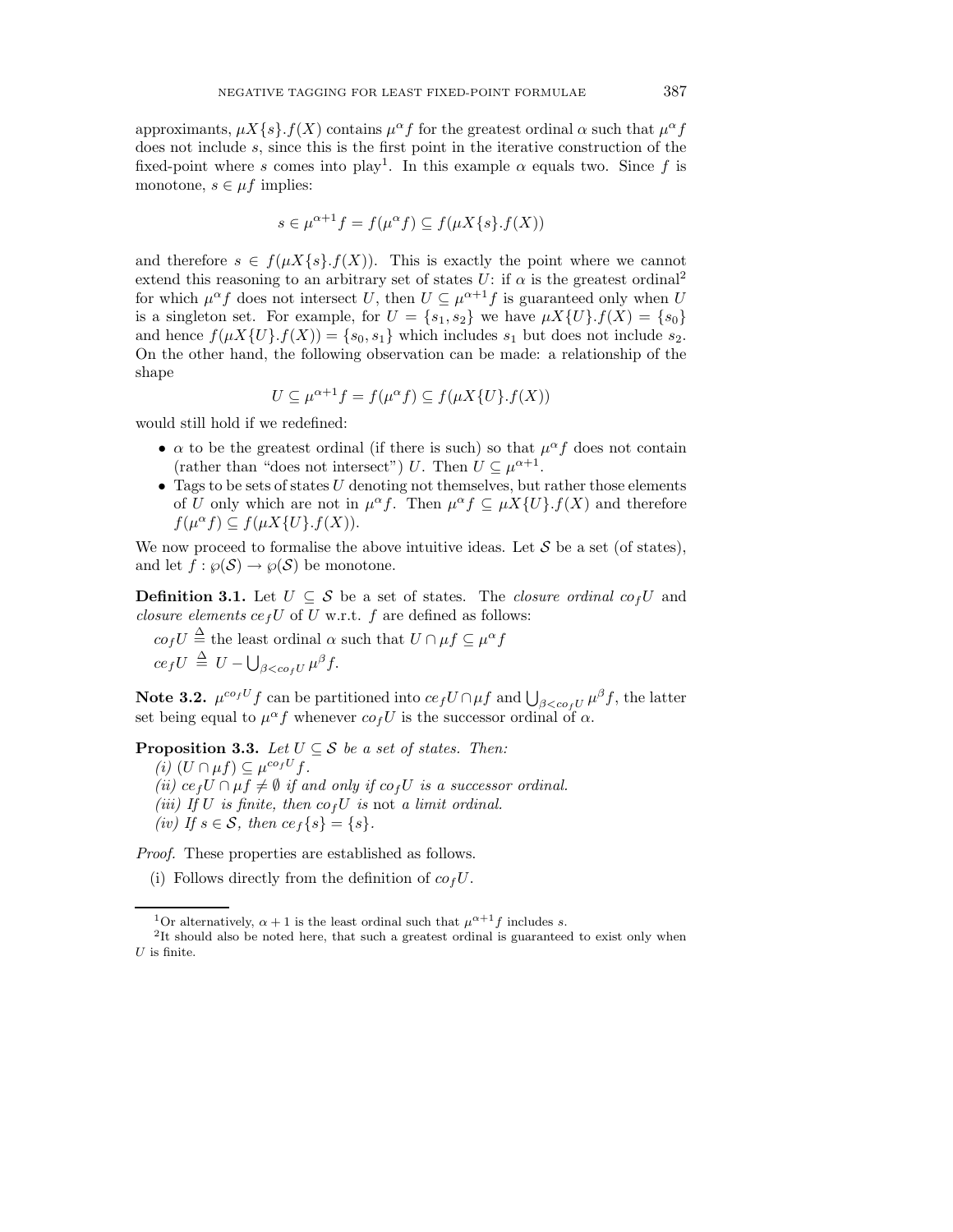(ii) We have:

$$
ce_f U \cap \mu f \neq \emptyset \equiv \bigcup_{\beta < co_f U} \mu^{\beta} f \neq \mu^{co_f U} f \qquad \{\text{Note 3.2}\}\
$$
  

$$
\equiv co_f U \text{ is a successor ordinal} \{ \text{Def. 2.4} \}.
$$

- (iii) From the definition of fixed-point approximants follows immediately that the closure ordinal for singleton sets is not a limit ordinal. If  $U$  is finite, the closure ordinals of the singletons formed by the elements of U have a greatest element  $\alpha$  which is not a limit ordinal. This ordinal is also the closure ordinal of  $U$ .
- (iv) This is a direct consequence of (iii).

**Definition 3.4.** Let  $U \subseteq S$ . We define tagged mappings as follows:

$$
f_{\{U\}} \stackrel{\Delta}{=} \lambda X.(f(X) - c e_f U)
$$

and use the notation  $f_{\{U, V_1,..., V_n\}}$  for  $(f_{\{V_1,..., V_n\}})_{\{U\}}$ .

**Note 3.5.** In the chosen notation  $\mu f_{\{U\}}$  equals  $\mu X \{ce_f U\} . f(X)$ . Because of Proposition 3.3 (iv), this semantics of tags coincides with the one already given in the Introduction for the case of singleton sets.

**Proposition 3.6.** Let  $U \subseteq S$  be a set of states. Then: (i)  $\mu f_{\{U\}} \subseteq \mu f$ (ii) if  $co_fU$  is the successor of some ordinal  $\alpha$ , then  $\mu^{\alpha} f = \mu^{\alpha} f_{\{U\}}$ .

Proof. These properties are established as follows.

(i) Follows directly from the well-known equation:

$$
\mu g = \bigcap \{ X \mid g(X) \subseteq X \}
$$

since  $f(X) \subseteq X$  implies  $f(X) - ce_f U \subseteq X$ .

(ii) Let  $co_f U = \alpha + 1$ . Then  $ce_f U \cap \mu^{\alpha} f = \emptyset$  by Definition 3.1 and Note 3.2. From Definitions 2.4 and 3.4 it follows that  $\mu^{\beta} f_{\{U\}} \subseteq \mu^{\beta} f$  for any  $\beta$ , and consequently  $ce_f U \cap \mu^\beta f_{\{U\}} = \emptyset$  holds for all  $\beta \leq \alpha$ , implying the result.

 $\Box$ 

 $\Box$ 

The following proposition will be used to justify the side condition of the new proof rule  $(\mu')$ .

**Proposition 3.7.** For any finite non-empty set U,

$$
U \nsubseteq \mu f_{\{V_1,\ldots,U,\ldots,V_n\}}.
$$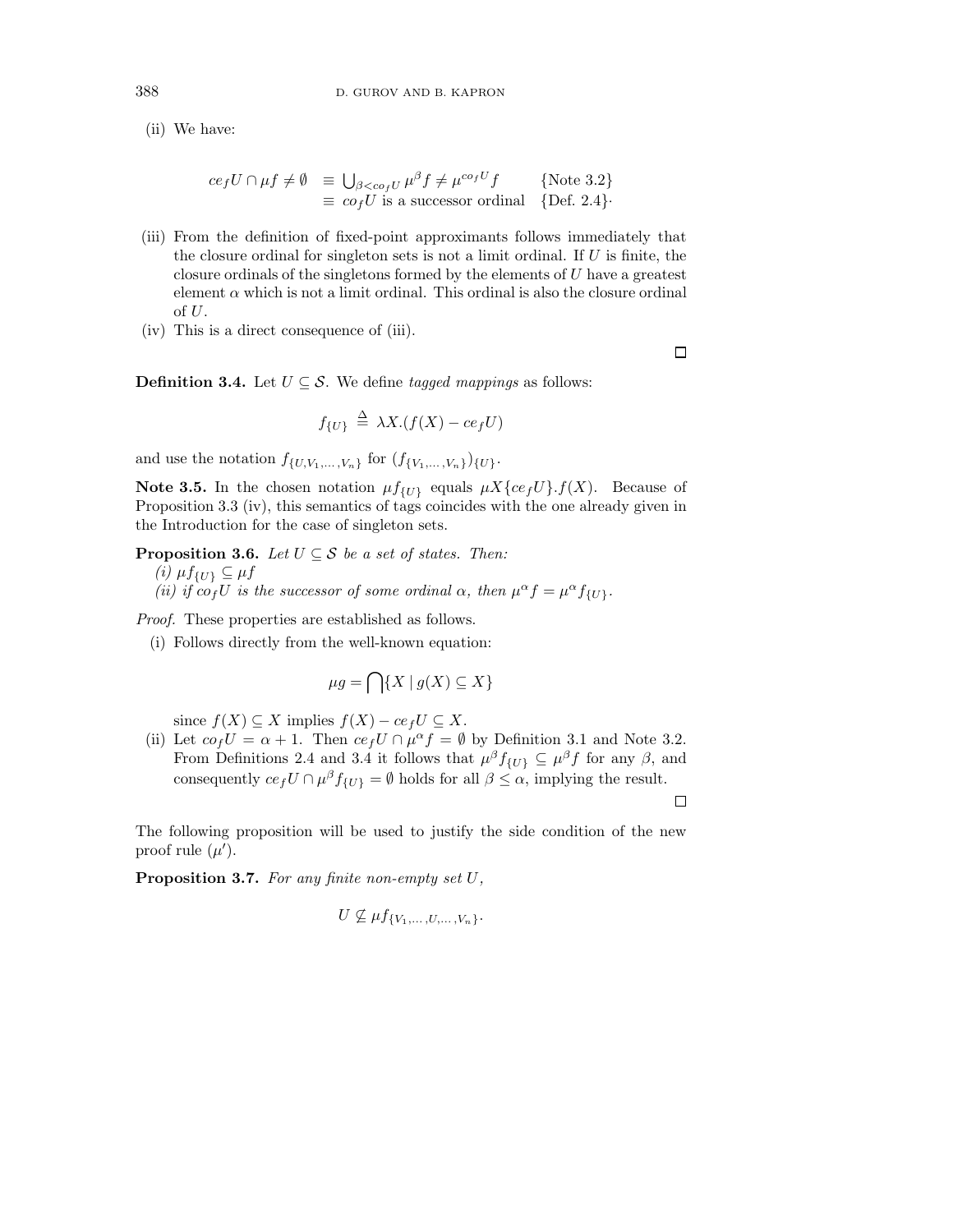*Proof.* By induction on n. The base case  $(i.e., empty tag)$  holds vacuously. The induction hypothesis assumes the property for an arbitrary  $k$ . Assume  $U$  is a finite non-empty set. If  $U = V_i$  for some i such that  $2 \leq i \leq k+1$  then the property holds, since  $\mu f_{\{V_2,\ldots,V_{k+1}\}} \subseteq \mu f_{\{V_1,V_2,\ldots,V_{k+1}\}}$  by Proposition 3.6 (i) and  $U \nsubseteq \mu f_{\{V_2,\ldots,V_{k+1}\}}$  by the induction hypothesis. The case that remains to be considered is  $U = V_1$ . Let g denote  $\mu f_{\{V_2,...,V_{k+1}\}}$ . We have to show that  $U \nsubseteq \mu g_{\{U\}}$ . This obviously holds when  $U \nsubseteq \mu g$ , so assume  $U \subseteq \mu g$  instead. Since U is non-empty and finite, it follows from Propositions 3.3 (ii) and (iii) that  $ce_qU$ is also non-empty. But  $ce_qU \subseteq U$  by Definition 3.1, and  $\mu g_{\{U\}} \cap ce_qU = \emptyset$  by Definition 3.4, implying the desired  $U \nsubseteq \mu g_{\{U\}}$ .  $\Box$ 

The following lemma plays the same rôle as Kozen's Reduction lemma.

**Lemma 3.8** (Reduction lemma). For any set  $U \subseteq S$  the following equivalence holds:

$$
U \subseteq \mu f \equiv U \subseteq f(\mu f_{\{U\}}).
$$

Proof. The two directions are established as follows:

(←) this direction holds simply because  $f(\mu f_{\{U\}}) \subseteq f(\mu f) = \mu f$ .

 $(\Rightarrow)$  If  $ce_f U \cap \mu f$  is empty, then the implication holds trivially since in this case  $\mu f = \mu f_{\{U\}} = f(\mu f) = f(\mu f_{\{U\}})$ . If  $ce_f U \cap \mu f$  is not empty, then by Proposition 3.3 (ii)  $\omega_f U$  is the successor of some ordinal  $\alpha$ . Then:

$$
U \subseteq \mu f \equiv U \subseteq \mu^{co_f U} f \quad \{\text{Prop. 3.3(i)}\}
$$
  
\n
$$
\equiv U \subseteq \mu^{\alpha+1} f \quad \{co_f U = \alpha + 1\}
$$
  
\n
$$
\equiv U \subseteq f(\mu^{\alpha} f) \quad \{\text{Def. fixed - point approximants}\}
$$
  
\n
$$
\equiv U \subseteq f(\mu^{\alpha} f_{\{U\}}) \quad \{\text{Prop. 3.6(ii)}\}
$$
  
\n
$$
\Rightarrow U \subseteq f(\mu f_{\{U\}}) \quad \{\mu^{\alpha} f_{\{U\}} \subseteq \mu f_{\{U\}}\}.
$$

 $\Box$ 

We are now ready to give a suitable semantics to formulae tagged with lists of sets of states.

**Definition 3.9.** The *denotation* of negatively tagged formulae is defined as follows:

$$
\|\mu Z\{V_1,\ldots,V_n\}.\Phi\|_{\mathcal{V}}^{\mathcal{T}} \stackrel{\Delta}{=} \mu f_{\{V_1,\ldots,V_n\}}, \text{ where } f = \lambda X. \|\Phi\|_{\mathcal{V}[Z\mapsto X]}^{\mathcal{T}}.
$$

Due to Note 3.5 this semantics is equivalent to the one already given in the Introduction for the case when the tag sets are singletons, and is hence a proper generalisation of the latter. It gives rise to the following inference rule:

$$
(\mu') \frac{U \vdash \Phi[\mu Z\{U, L\}.\Phi/Z]}{U \vdash \mu Z\{L\}.\Phi} U \text{ finite } \Rightarrow \forall V \in L. V \not\subseteq U.
$$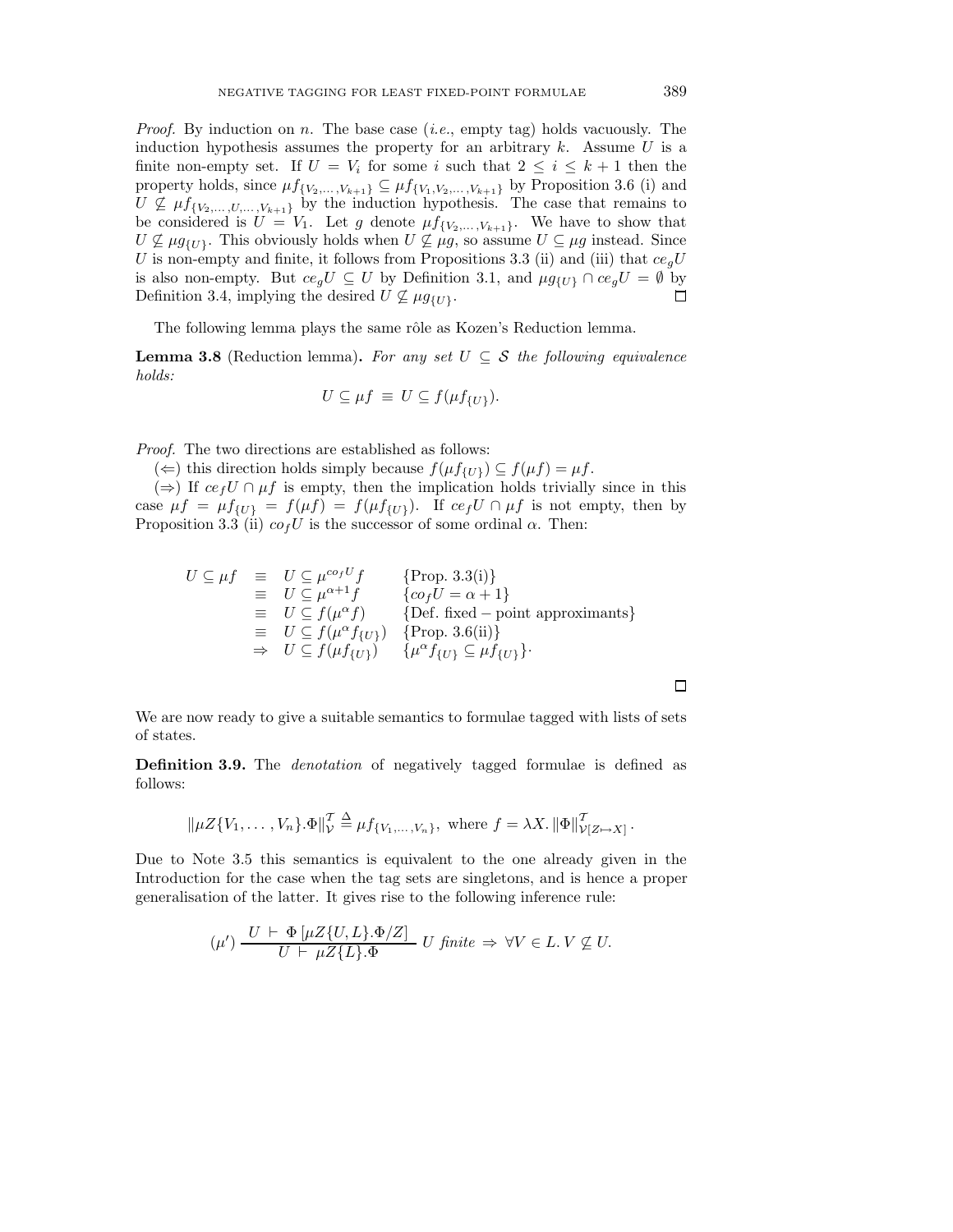In general, a proof rule is called *sound* if it preserves validity, *i.e.*, whenever the premises to the rule are valid and the side-condition holds, then the conclusion is also valid. If the opposite holds, the rule is called reversible. In the rule above, the purpose of the side-condition is somewhat unusual, since it is not needed to ensure soundness, but rather to avoid unnecessary application of the rule in case the conclusion is invalid. Reversibility of the rule ensures that validity of the conclusion implies the side-condition; in fact we use, and prove, the counterpositive statement.

## **Theorem 3.10.** Rule  $(\mu')$  is sound and reversible.

Proof. As a straightforward consequence of Definition 3.9 and the Reduction lemma, validity of the premise implies validity of the conclusion, and vice versa. Now assume the side condition does not hold, *i.e.*, U is finite and some set  $V_i$  in the tag is a subset of U. Then  $V_i$  is also finite, and hence, due to Proposition 3.7, the sequent  $V_i \vdash \mu Z \{V_1,\ldots,V_n\}$ . $\Phi$  is invalid, and hence  $U \vdash \mu Z \{V_1,\ldots,V_n\}$ . $\Phi$ is invalid as well.  $\Box$ 

Rule  $(\mu')$  is easily seen to be a proper generalisation of rule  $(\mu)$  presented in the Introduction. The most interesting question that offers itself immediately is whether finiteness of  $U$  is really relevant for rejecting a branch in a proof tree. This turns out to be the case, as Example 4.2 in the next section shows.

## 4. Applications

The proof rule  $(\mu')$  can be plugged into any standard proof system for establishing satisfaction between a set of states U in a model and a modal  $\mu$ calculus formula. In Figure 1 below we present one such proof system, borrowed from Andersen [1], in which rule  $(\mu')$  replaces the rules for least fixed-point formulae of the original proof system. In these rules the following notation is used:

$$
\begin{aligned} \left(\xrightarrow{a} U\right) &\stackrel{\Delta}{=} \{s \in \mathcal{S} \mid \exists s' \in U. \ s \xrightarrow{a} s'\} \\ \left(U \xrightarrow{a}\right) &\stackrel{\Delta}{=} \{s \in \mathcal{S} \mid \exists s' \in U. \ s' \xrightarrow{a} s\}.\end{aligned}
$$

A proof for a sequent is a proof tree with this sequent at the root and axiom leaves only. Proof trees are constructed in a goal-oriented fashion, beginning with the sequent to be proved at the bottom and applying the rules upwards.

**Example 4.1.** Consider a LTS with two states  $s_1$  and  $s_2$  and two labelled transitions  $s_1 \stackrel{a}{\longrightarrow} s_1$  and  $s_1 \stackrel{a}{\longrightarrow} s_2$ . State  $s_1$  can engage in an infinite *a*-sequence, and therefore the attempt of proving the opposite, namely  $\{s_1\} \vdash \mu Z$ . [a]Z, fails:

$$
\frac{\{s_1, s_2\} \vdash \mu Z\{s_1\}.\, [a] \, Z}{\{s_1\} \vdash [a] \, \mu Z\{s_1\}.\, [a] \, Z}_{\{s_1\} \vdash \mu Z.\, [a] \, Z}_{\mu'}).
$$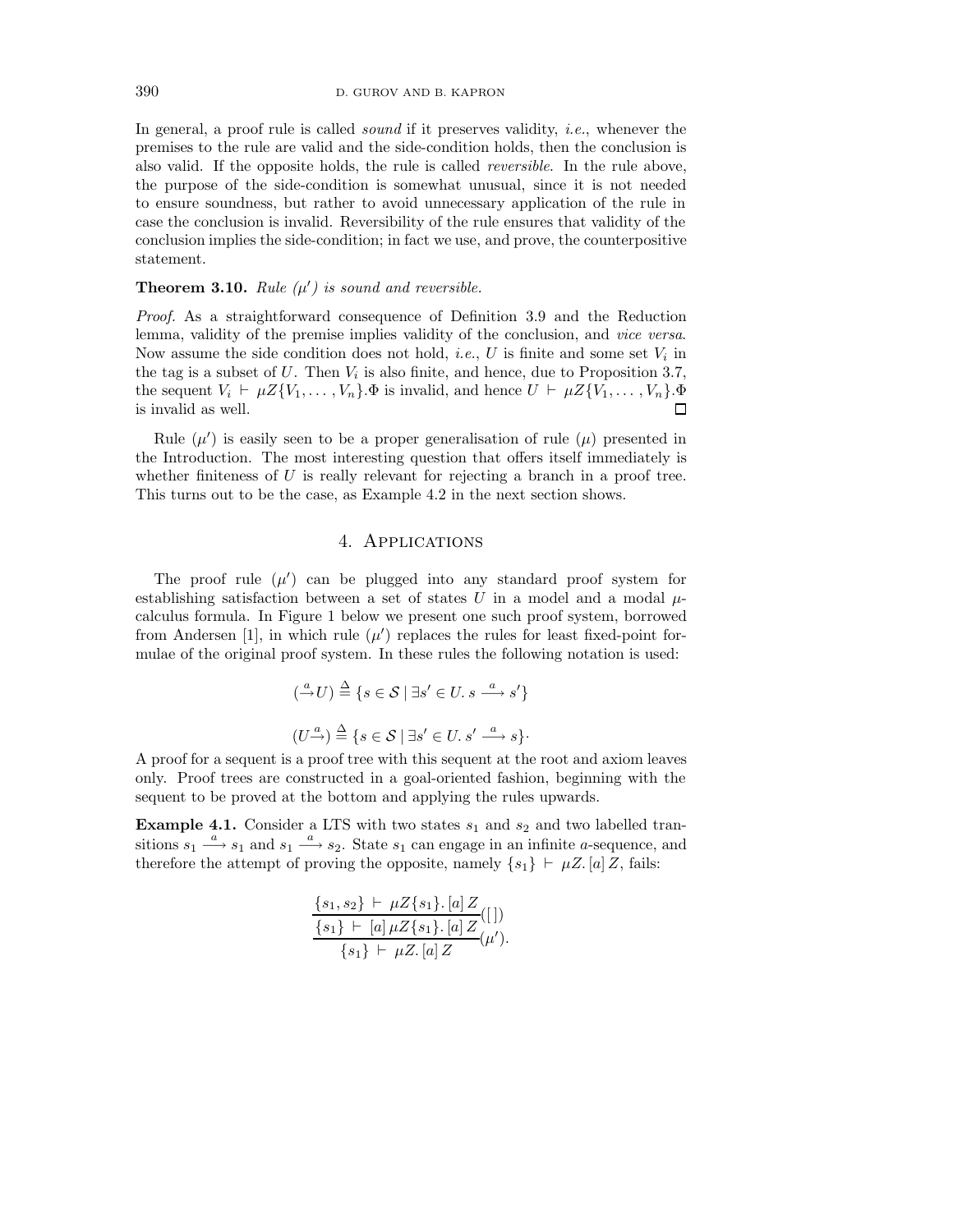$$
\begin{array}{c}\n(0) \quad & \overline{\emptyset + \Phi} \\
(\wedge) \quad & U \vdash \Phi_1 \quad & U \vdash \Phi_2 \\
\hline\n(U \vdash \Phi_1 \land \Phi_2 \quad & (\vee) \quad & U_1 \vdash \Phi_1 \quad & U_2 \vdash \Phi_2 \\
(U) \quad & U \vdash \Phi_1 \lor \Phi_2 \quad & \n\end{array}
$$
\n
$$
\begin{array}{c}\n([1]) \quad & (U \xrightarrow{\alpha}) \vdash \Phi \\
\hline\nU \vdash [a] \Phi \quad & (\wedge) \quad & U \vdash \Phi \\
\hline\nU \vdash [a] \Phi \quad & (\vee) \quad & U \vdash \Phi \left[ \nu Z \{ U \cup V \} . \Phi / Z \right] \\
(U \otimes U) \quad & \overline{U \vdash \nu Z \{ V \} . \Phi} \quad & U \subseteq V \\
(U) \quad & U \vdash \Phi \left[ \mu Z \{ U, L \} . \Phi / Z \right] \quad & U \text{ finite } \Rightarrow \forall V \in L. \ V \nsubseteq U\n\end{array}
$$

FIGURE 1. An example proof system.

At the leaf sequent  $\{s_1, s_2\} \vdash \mu Z \{s_1\}$ . [a] Z, rule  $\mu'$  is not applicable since its side-condition is violated, indicating that the leaf sequent is invalid. A proofsearch mechanism would use such information to enforce backtracking in such points in the proof.

**Example 4.2.** Consider the infinite-state LTS with states  $S$ :

$$
\cdots\stackrel{a}{\longrightarrow}s_3\stackrel{a}{\longrightarrow}s_2\stackrel{a}{\longrightarrow}s_1\stackrel{a}{\longrightarrow}s_0
$$

and the formula  $\mu Z$ . [a] Z. Consider the following derivation:

$$
\frac{\mathcal{S} \vdash \mu Z\{\mathcal{S}\}. [a] \, Z}{\mathcal{S} \vdash [a] \, \mu Z\{\mathcal{S}\}. [a] \, Z}([1])}{\mathcal{S} \vdash \mu Z. [a] \, Z}(\mu').
$$

While in this case it still makes sense to backtrack at the leaf sequent, since there is nothing to be gained from repeating the above steps, it is unsound to conclude that this sequent is invalid.

This proof system is complete for finite-state systems and tag-free closed formulae (i.e., tags only emerge during proof construction). To see this, first observe that the only rules which do not increase the size of formulae are the tagging rules  $(i.e.,$  the rules for unfolding fixed-point formulae), and that tags can only be of finite length with the chosen tagging discipline enforced by the side-conditions. Proof tableaux are hence of finite size only. On the other hand, it can easily be shown that every valid sequent can be derived from some (possibly empty) set of valid sequents. Together, these two observations imply that for every valid sequent there is a finished tableau, i.e. a finite tableau with axiom leaves only. A formal proof of completeness can easily be obtained along the lines of the completeness proof for the original proof system [1].